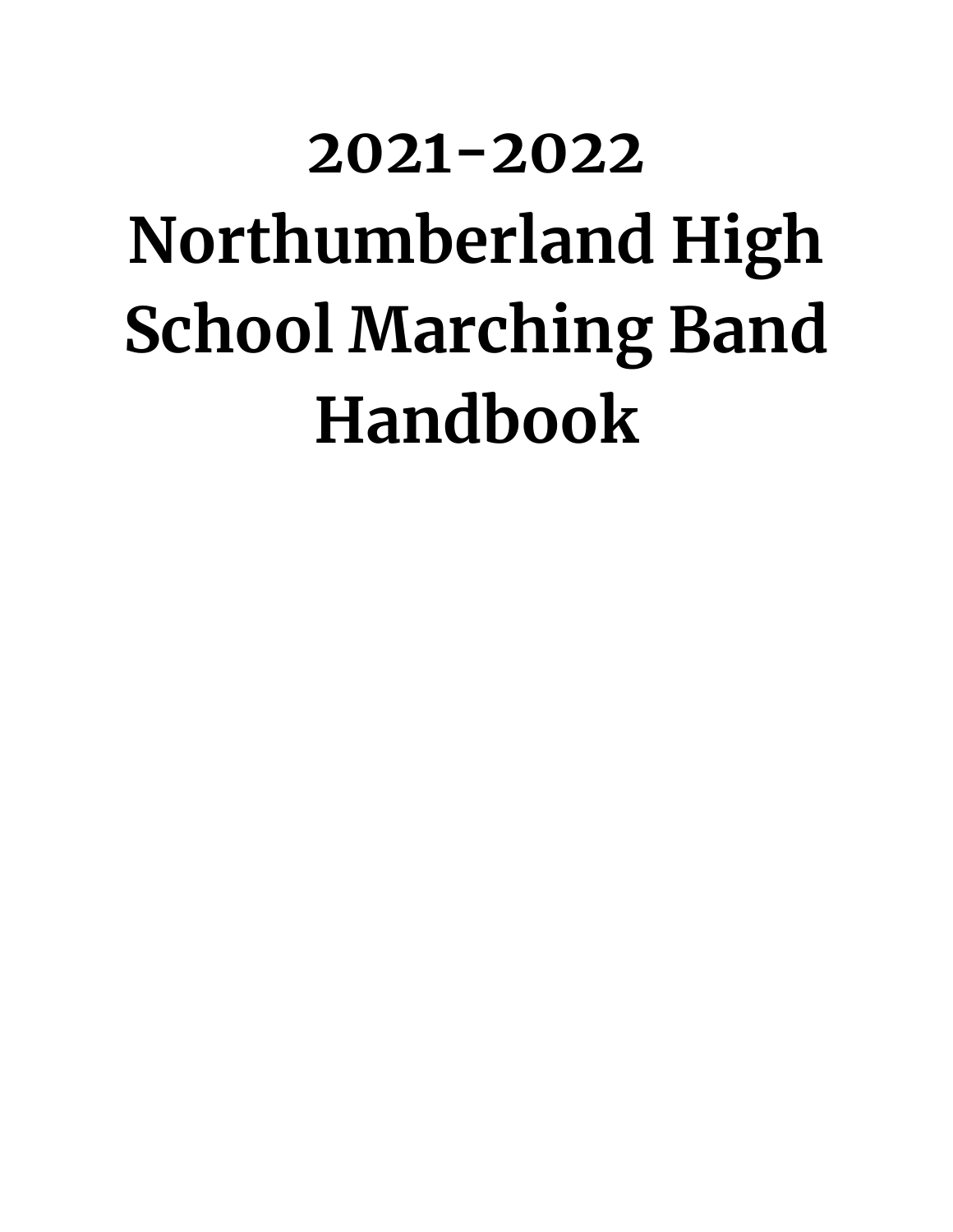# **About the Band…**

The Northumberland High School Marching Band is under the direction of Madeline Lee and Molly Frazier. An important part of our Northumberland community, this ensemble performs at football games, local parades, and other events throughout the season. Building traditions and maintaining high standards is a major piece of what we do. In order to make this happen, we have provided a handbook full of information, rules, and procedures to help every member of the band succeed and enjoy their time in the program.

# **Contact:**

Madeline Lee (Director of Bands), [mlee@nucps.net](mailto:mlee@nucps.net) (804)-580-5192 ext. 3036 Molly Frazier (Asst. Director of Bands), [mfrazier@nucps.net](mailto:mfrazier@nucps.net) (804)-580-5192 ext. 3044

#### **Rules and Expectations**

Listed below are the rules that ALL MEMBERS of the Northumberland High School Marching Band must follow. Certain rules, such as attendance, are elaborated on in later sections of the handbook.

- Members must always be respectful to faculty members and fellow students.
- Members must always show up to rehearsals, games, and performances on time. (Remember, "early" is "on time," "on time" is "late," and "late" is inexcusable.)
- Members are responsible for always having their music and other materials for rehearsal.
- Members are responsible for having their instruments and equipment in working order.
- Members must communicate with faculty members via email or the remind app in a manner that is both respectful and appropriate.
- Members are expected to conduct themselves in a professional manner that represents the school in a positive light at all times.

**Members that do not adhere to these rules and expectations will be removed from the marching band at the discretion of Miss Lee and Mrs. Frazier. Members who have been removed will be ineligible to participate in the marching band in the future.**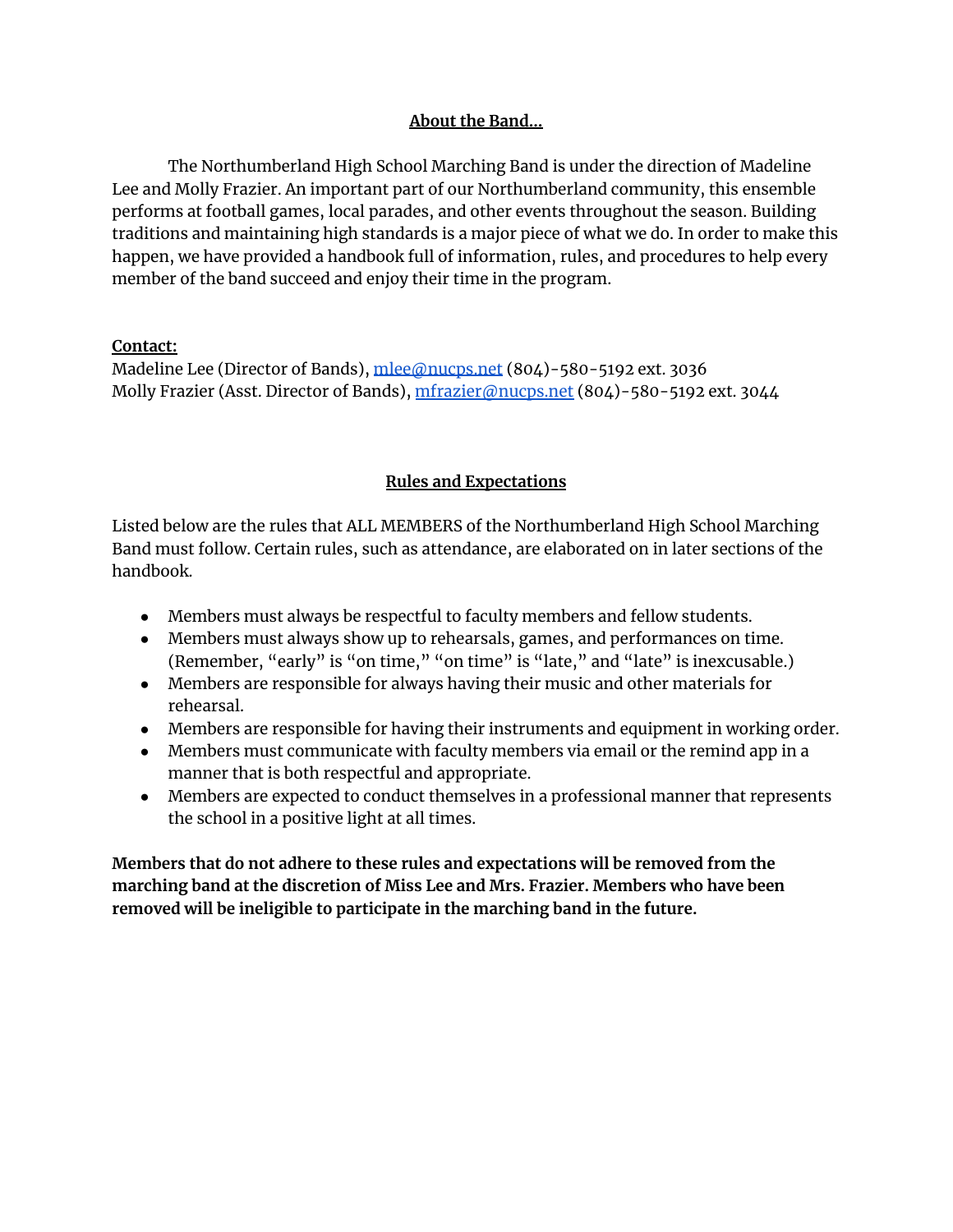# **Band Camp**

**Dates: Week 1:** August 2nd- August 6th (8:00am-3:00pm) **Week 2:** August 9th- August 13th (3:30pm-5:30pm) **Parent Meeting:** August 2nd, 8:00am-9:00am **Band Camp Preview Show:** August 13th, 6:30pm

# **Sports Physical:**

In order to participate in the Northumberland High School Marching Band, all members must have a physical dated after May 1st, 2021. Members that have not submitted this to our Athletic Director, Teresa Rock (trock@nucps.net), may not attend any marching band rehearsals or events.

# **Required Items:**

All members must bring the following items to all rehearsals:

- Water Bottle (you must have your **own** water bottle)
- Sneakers
- Sunscreen
- Hat (mandatory) and Sunglasses (optional)
- Lunch and snacks (please avoid soda and other sugary drinks)

# **\*Students MUST eat breakfast before coming to morning rehearsals!\***

# **Fees:**

There are no mandatory fees associated with participating in the NHS marching band. However, members are strongly encouraged to purchase the marching band show shirt for \$10.00. If members are looking to purchase a personal pair of marching shoes, they may do so for \$35.00. All checks should be made payable to "Northumberland High School" with "shirt" or "shoes" on the memo line. Members may pay both fees on one check.

# **Merchandise:**

Marching Band merchandise will be available for purchase this year! Stay tuned for details!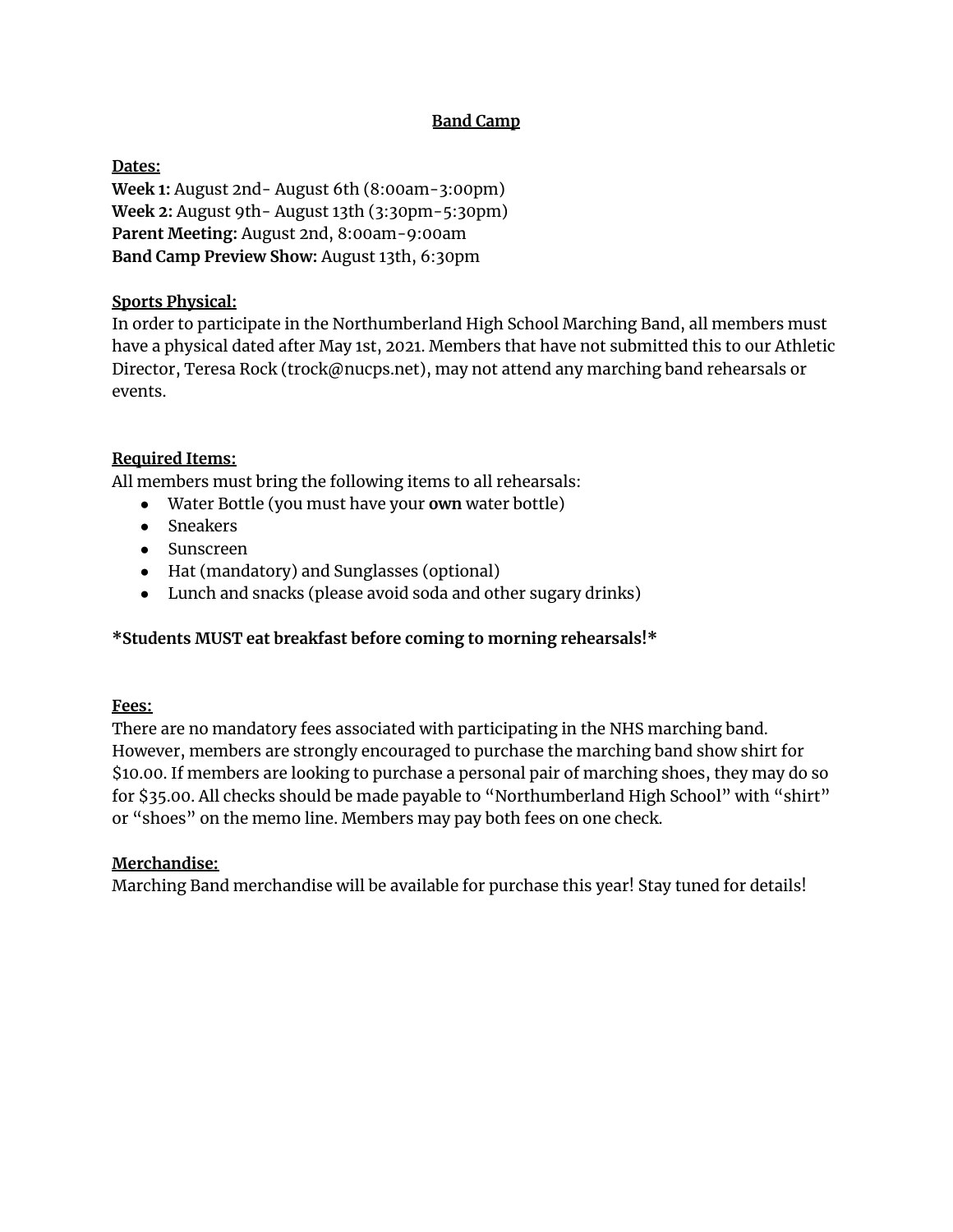#### **Attendance:**

#### **Rehearsals: Tuesday and Thursday, 3:30pm-5:30pm**

All marching band members must be present at both Tuesday and Thursday rehearsals, from 3:30pm to 5:30pm. If a member misses either rehearsal, that member will not be permitted to participate in that week's football game or parade.

#### **Other Athletics:**

We have several marching band members who also participate in other athletic activities. If you fall into this category, please notify Miss Lee or Mrs. Frazier so we can create a schedule plan with you. Members who participate in another athletic activity must be present at both Tuesday and Thursday rehearsals, from at least 3:30pm to 4:30pm. (Please note that these members will be splitting their time between marching band and the other sport that they play.) In the event of an away game conflict, students must notify Miss Lee or Mrs. Frazier that they will be missing rehearsal by Monday of that week. If a member is participating in a home game, they are still expected to attend rehearsal from 3:30pm-4:30pm.

#### **Activity Bus:**

Members who need to take the activity bus after school must be present at both Tuesday and Thursday rehearsals, from 3:30pm to 4:30pm. These students will be dismissed from rehearsal in a timely manner in order to make the afternoon activity bus.

# **Unexcused Absences:**

All absences will be considered unexcused unless there is an emergency, death in the family, serious illness, etc., or a member is attending an away game for another athletic activity and has already received permission from Miss Lee or Mrs. Frazier to miss rehearsal. Appointments will be considered unexcused, so please do not schedule any appointments for Tuesdays or Thursdays after school.

**\*Frequent unexcused absences will result in removal from the marching band.\***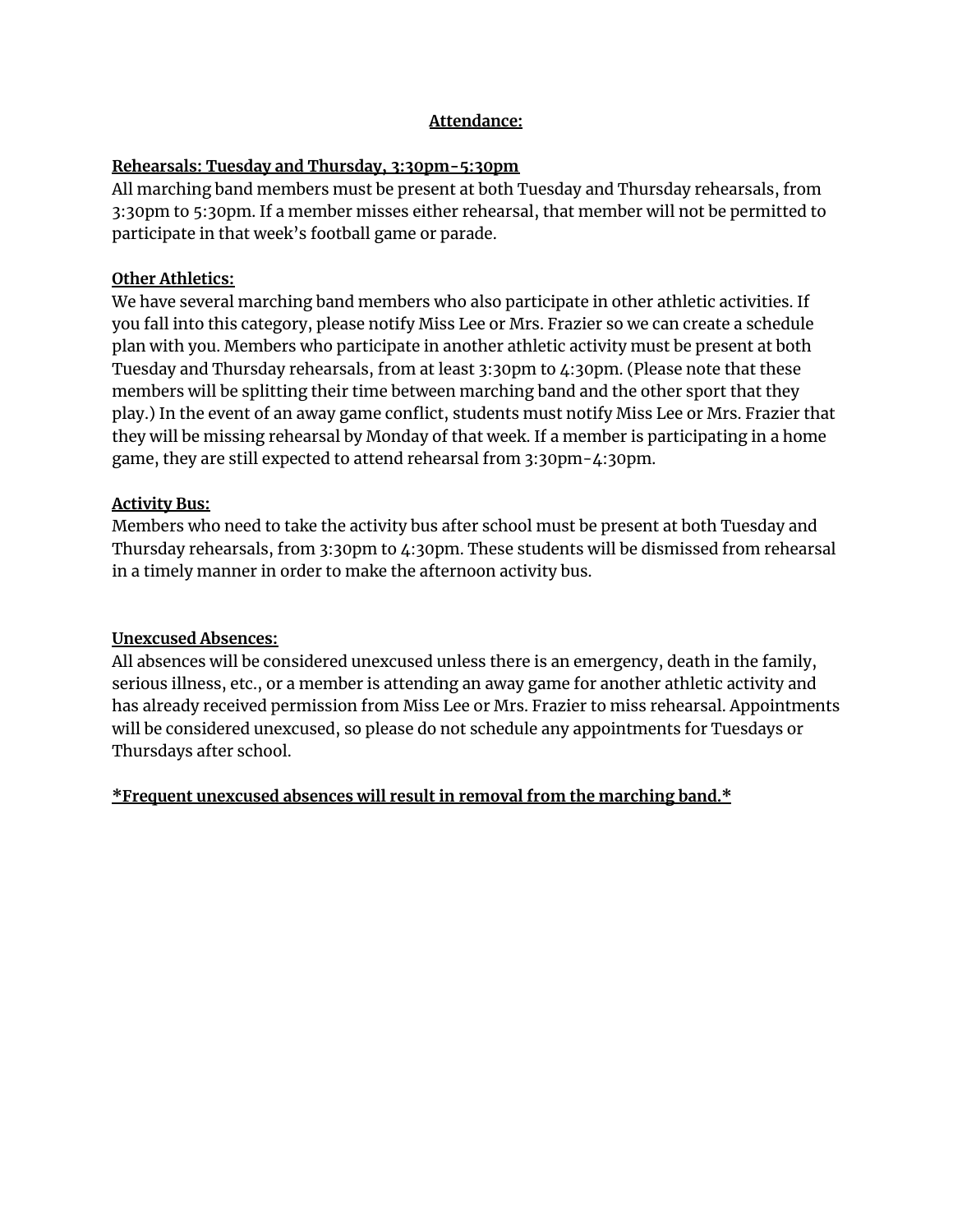# **Football Games**

#### **Call Time:**

- Students may not stay after school before football games. You must go home.
- All students must arrive at the band room no later than 5:30pm.
- Students are responsible for eating dinner before they arrive.

#### **Game Time:**

- All students must sit with the band throughout the entirety of the game.
- Students will not be permitted to eat at any time during the game.
- Water will be provided for students.

#### **Dismissal:**

- All students must stay for the entirety of the game.
- Students will return to the band room to clean up and put away uniforms and equipment.
- Students will be dismissed as a group by Miss Lee once all items have been put away and the band room is clean.
- Students leaving before dismissal may face removal from the marching band.
- Parents must be at the school to pick up their child by  $9:45$ pm.

# **Parades**

# **Call Time:**

- All students must arrive at the band room by the given call time (dependent on the event.)
- Students are responsible for eating before they arrive.

#### **Buses:**

- All students will help fill and empty buses.
- No students are dismissed until buses are empty and CLEAN

# **Dismissal:**

- All students must stay for the entirety of the parade.
- Students will return to the band room to clean up and put away uniforms and equipment.
- Students will be dismissed as a group by Miss Lee once all items have been put away and the band room is clean.
- Students leaving before dismissal may face removal from the marching band.
- Students will text their rides when we leave the parade venue and then when we are 30 minutes from arriving at school.
- Parents will pick up within 30 minutes of us arriving back at school